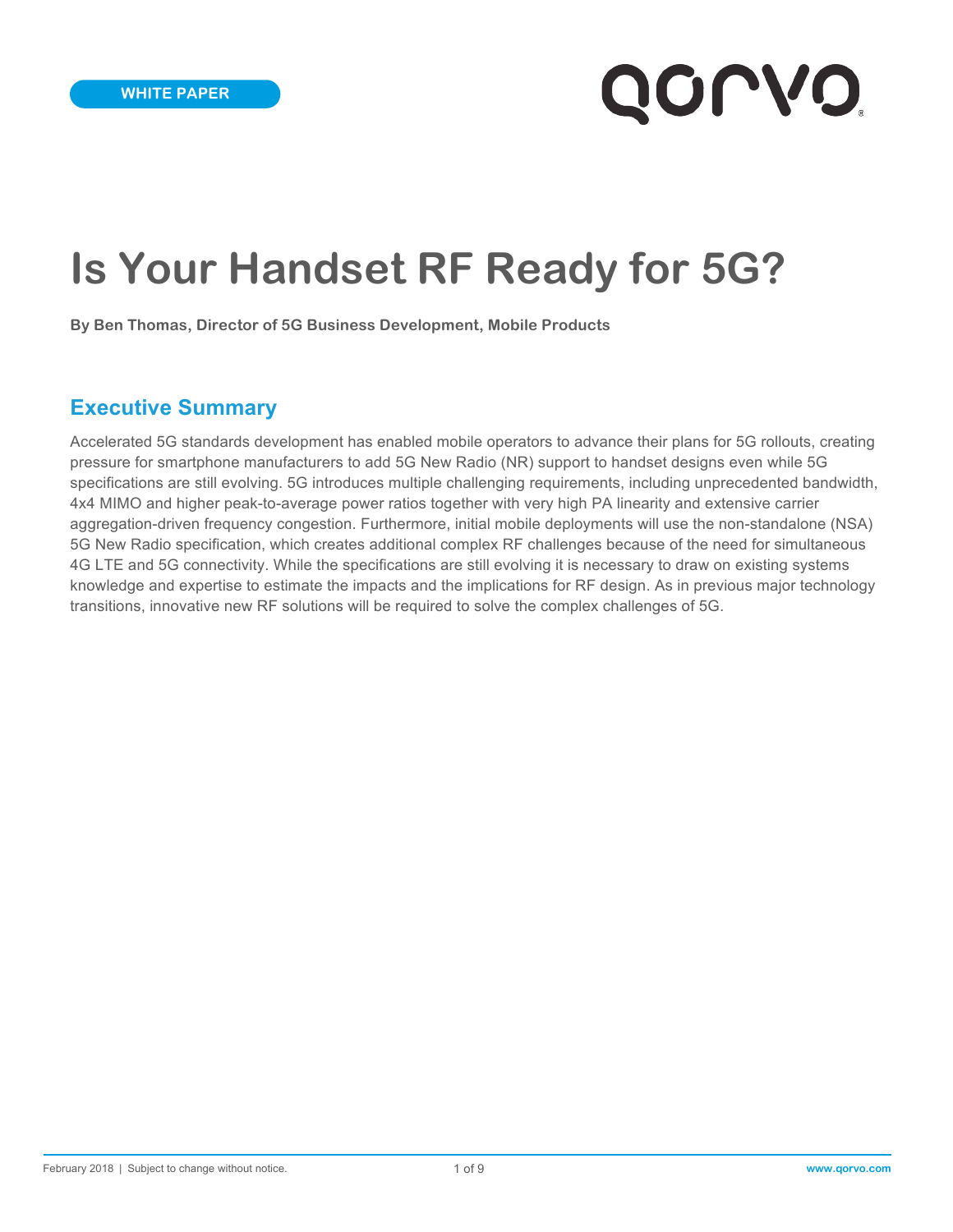# QOLVO

# **Introduction**

The accelerated development of 5G standards has enabled mobile operators to advance their plans for 5G rollouts, with some planning early deployments within the next year. Once rollouts begin, 5G handsets are predicted to become the fastest-growing sector of the smartphone industry for the next decade, with shipments increasing from 2 million in 2019 to 1.5 billion in 2025, according to Strategy Analytics. A recent survey found that nearly 50 percent of consumers are likely to choose a 5G smartphone as their next mobile device, due in part to anticipated increases in data speeds.

**"5G handsets are predicted to become the fastest-growing sector of the smartphone industry for the next decade."**

However, the rush toward 5G also presents significant RF challenges for handset design. Because of the compressed timeline for standards development, there are still uncertainties about key details of fundamental RF specifications, such as power backoff levels, regional band combinations, uplink MIMO and supplemental uplink (SUL).

With operators insisting that handsets include 5G content in time for their planned network deployments, smartphone manufacturers are under pressure to develop implementation strategies for meeting challenging 5G RF requirements, even as specifications are still evolving. These requirements include unprecedented bandwidth and peak-to-average power ratios together with very high power amplifier (PA) linearity and extensive carrier aggregation-driven frequency congestion.

# **Understanding What's Real**

Ultimately, 5G will support an extraordinarily broad range of applications. However, mobile operators' initial implementation focus is on enhanced mobile broadband (eMBB), which is expected to deliver data rates of up to 20x today's 4G speeds.

Delivering true 5G requires new hardware in smartphones and infrastructure in the form of the 5G New Radio (NR) – not simply making 4G faster and rebranding it as 5G, as happened with the previous technology transition from 3G to 4G.

The initial set of 5G NR specifications were delivered in December 2017, in the first phase of 3GPP Release 15. They focus on mobile broadband deployment using the non-standalone (NSA) 5G NR, the technology that will be used in most of the early 5G network rollouts (Figure 1). NSA was devised to accelerate 5G deployments by using an LTE anchor band for control together with a 5G NR band to deliver faster data rates. This approach allows operators to deliver 5G speeds sooner by extending their existing LTE networks without the need to build out a whole new 5G core network. The 5G standalone (SA) specifications, which remove the need for an LTE anchor and will require a full 5G network buildout, are currently due for delivery about 1 year later in December 2018.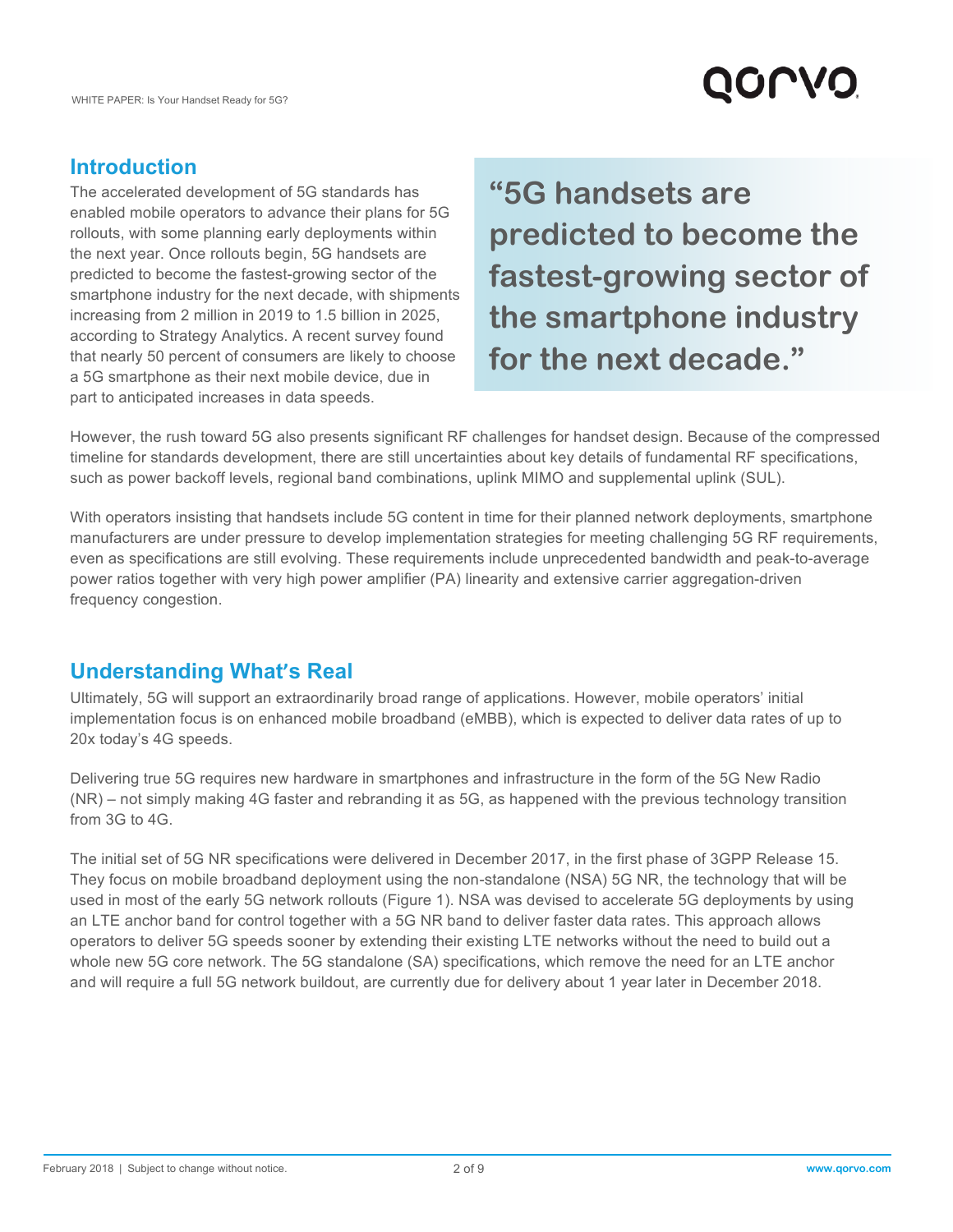#### Figure 1. The progressive transition from LTE to 5G deployment.



The Release 15 NSA specification solidifies many of the 5G specifications required to start designing 5G smartphones, including new bands, carrier aggregation (CA) combinations and key RF characteristics such as waveforms, modulations and sub-carrier spacing.

As anticipated, the specifications define two broad spectrum ranges at sub-6 GHz (FR1) and millimeter wave (FR2) frequencies. They include the first set of new 5G FR1 bands, including n77, n78 and n79, which will be used in many global 5G deployments (Figure 2). Many LTE bands have also been earmarked for refarming as 5G bands in the long term, but only a small number of those are expected to see near-term use, including n41, n71, n28 and n66. The Release 15 specifications also include over 600 new CA combinations.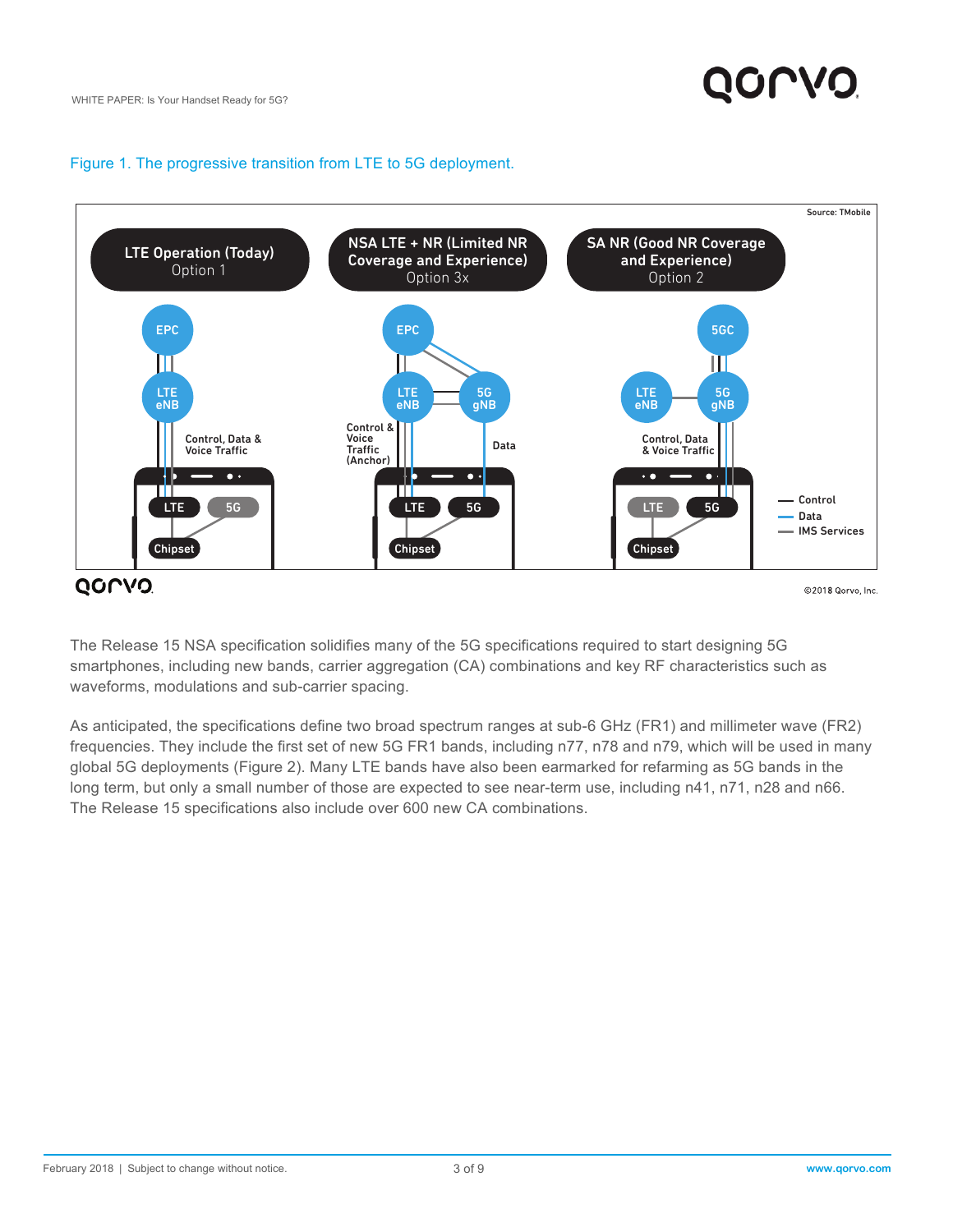

#### Figure 2. New regional allocations of 5G FR1 bands n77, n78 and n79.

5G specifications define two alternative waveforms: CP-OFDM and DFT-s-OFDM. CP-OFDM offers very high spectral packing efficiency in resource blocks (up to 98%) and good support for MIMO. It is therefore likely to be used when operators' priority is to maximize network capacity, such as dense urban environments. DFT-s-OFDM, the same waveform used for LTE uplink, provides less efficient spectral packing but greater range (Table 1).

|                 | <b>UE Transmit Waveform Type</b> | <b>Modulation Order</b>              |           | <b>Channel BW Sub Carrier Spacing (SCS)</b> |
|-----------------|----------------------------------|--------------------------------------|-----------|---------------------------------------------|
| 4G              | SC-FDMA                          | QPSK, 16QAM, 64QAM, 256QAM           | 5-20 MHz  | 15 KHz                                      |
| 5G1             | DFT-s-OFDM                       | π/2 BPSK, QPSK, 16QAM, 64QAM, 256QAM | 5-50 MHz  | 15 KHz                                      |
|                 | DFT-s-OFDM                       | π/2 BPSK, QPSK, 16QAM, 64QAM, 256QAM | 5-100 MHz | 30 KHz, 60 KHz (optional)                   |
| 5G <sub>2</sub> | CP-OFDM                          | π/2 BPSK, QPSK, 16QAM, 64QAM, 256QAM | 5-50 MHz  | 15 KHz                                      |
|                 | CP-OFDM                          | π/2 BPSK, QPSK, 16QAM, 64QAM, 256QAM | 5-100 MHz | 30 KHz, 60 KHz (optional)                   |

#### Table 1. Key 5G specifications.

The specifications also confirm that despite the faster data rates, timing for 5G mobile broadband is like LTE and presents no additional impact for core RF implementation. However, latency has been substantially reduced in 5G, so there is much less time available for antenna swapping and antenna tuning. This is likely to result in the need for switching technologies that can perform 10x faster than 4G in certain applications.

Another major change in the transition from 4G to 5G is the unprecedented bandwidth that handsets must support. Increased bandwidth is a fundamental tenet of 5G: it is key to enabling the faster data rates targeted with new 5G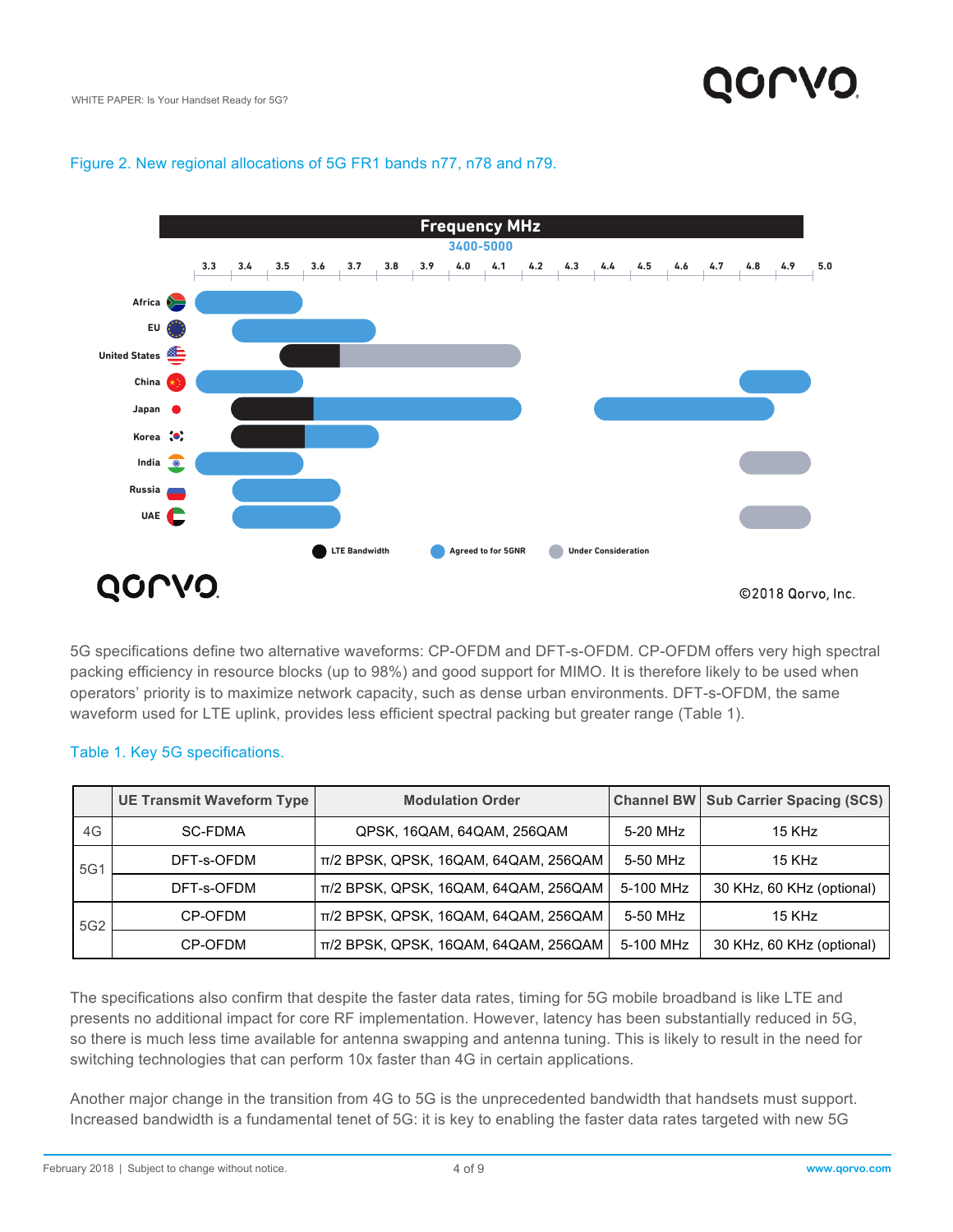bands. Single-carrier bandwidth can be up to 100 MHz – five times the LTE maximum of 20 MHz (Figure 3) – and in the FR1 range there can be two uplink and four downlink carriers for a total of 200 MHz and 400 MHz, respectively. The challenges of managing this bandwidth are expected to ripple through the entire RF subsystem, raising the bar for even the most innovative RF companies.



#### Figure 3. Maximum channel bandwidth comparison: 4G LTE vs 5G NR.

# **Challenges for Handset Design**

For smartphone manufacturers, the challenge is how to quickly add 5G support to handsets that are already densely packed with 4G LTE functionality – and to do so without delaying product release cycles or endangering their ability to meet global shipment volume targets.

#### **5G NSA Dual Connectivity**

While 5G NSA is the key to accelerating 5G deployment, it also adds significant RF complexity because it requires dual 4G LTE and 5G connectivity.

In many cases, operators are expected to combine 4G FDD-LTE bands with a 5G band. The NSA specification allows the handset to be transmitting on one or more of these LTE bands while receiving on a 5G band. This greatly increases the possibility that harmonics of the transmit frequencies will desense the receiver.

An example is the aggregation of LTE bands 1, 3, 7, and 20 with 5G band n78. Band n78 occupies a much higher frequency range than any of the LTE bands, and is also extremely wide (3.3-3.8 GHz). Because of this, there is a greater danger that harmonic frequencies generated by transmission on one of the LTE anchor bands will fall into the n78 frequency range, potentially causing receiver desense if there is insufficient attenuation of the frequencies. However, the filtering that is needed to achieve the requisite CA attenuation can lead to increased RFFE insertion loss, driving up PA output power requirements and driving down total system efficiency.

Dual connectivity also creates other challenges. For example, it will be desirable to accommodate two primary cellular antennas in a handset. Simultaneous transmission on LTE and 5G bands also creates power management concerns and requires an additional DC converter, which consumes even more space, leaving no room to further expand antenna volume.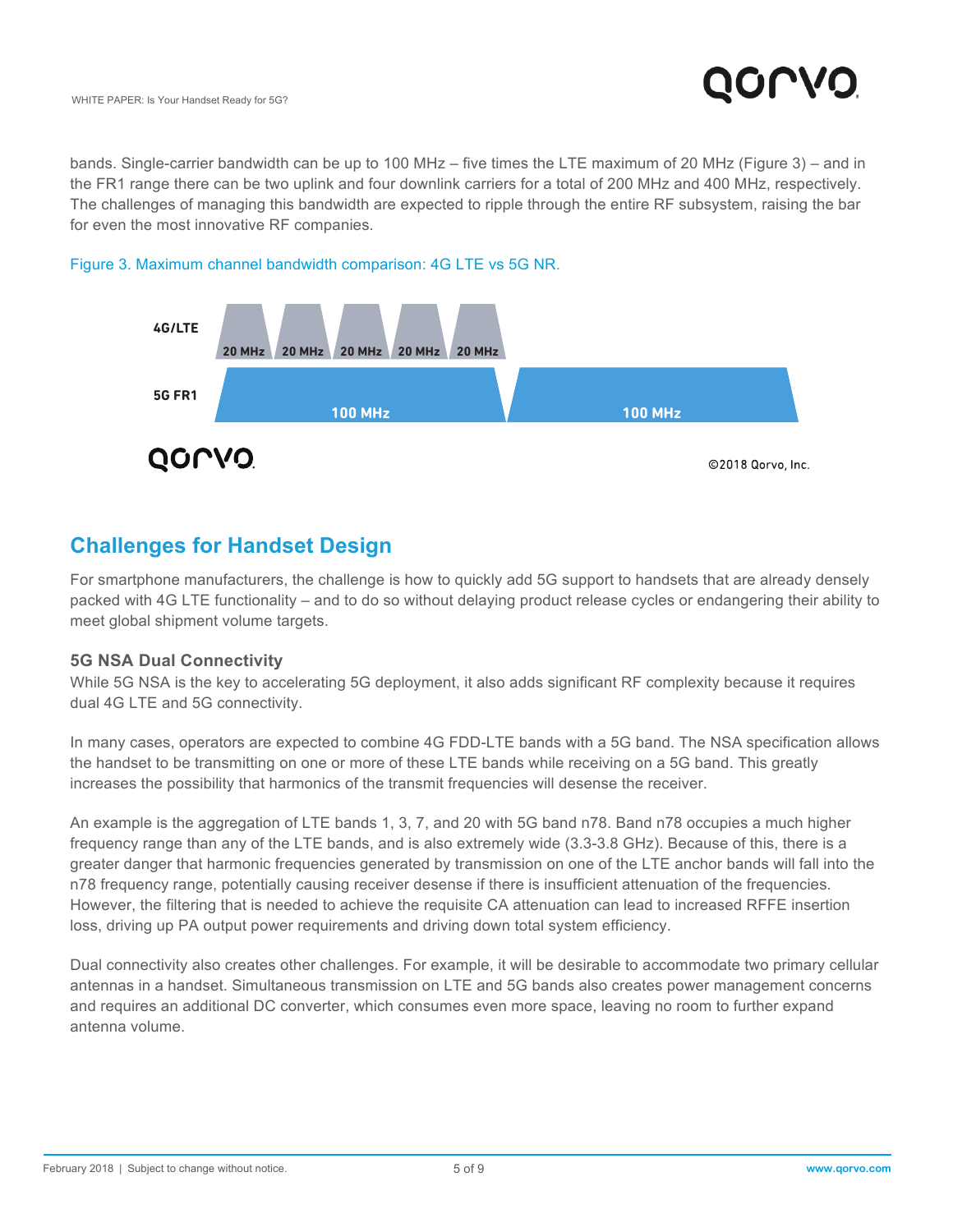Figure 4 illustrates this trend, showing the increase in key RF functional groups, the decrease in available antenna volume and the number of antennas in typical flagship smartphones. As shown, even with the relatively large form factor of some of today's 18:9 ratio smartphones, the available antenna volume has shrunk to the point where it is limiting the ability to add more antennas.





#### **4X4 MIMO**

5G MIMO requirements further exacerbate this problem. Unlike 4G LTE, where MIMO is optional, 5G handsets are required to support 4x4 MIMO in the downlink for bands above 1 GHz. This applies not only to new bands such as n77, but also to refarmed LTE bands. For example, if Band 3 is refarmed to 5G NR, becoming n3, handsets are now required to comply to the 5G NR specifications. Thus, the LTE requirement for receive diversity (i.e. two receive paths) instantly becomes a requirement for 4 receive paths.

For some handset designs that already support the optional 4x4 LTE MIMO, this change will not be significant. However, for many other handsets, the change will require a substantial increase in RF content, signal routing complexity and antenna bandwidth. Overall, this means squeezing even more content into the already crowded space allocated to the RF front end, since four antennas and four independent RF pathways will be needed. All this does not even consider the impacts of 2x2 uplink MIMO, as specified for n77, n78, n79 and n41.

This architectural shift has many implications. One of the most obvious, and critical, is that antenna tuning and antenna-plexers will become even more important. Today's smartphones have become dependent on antenna tuning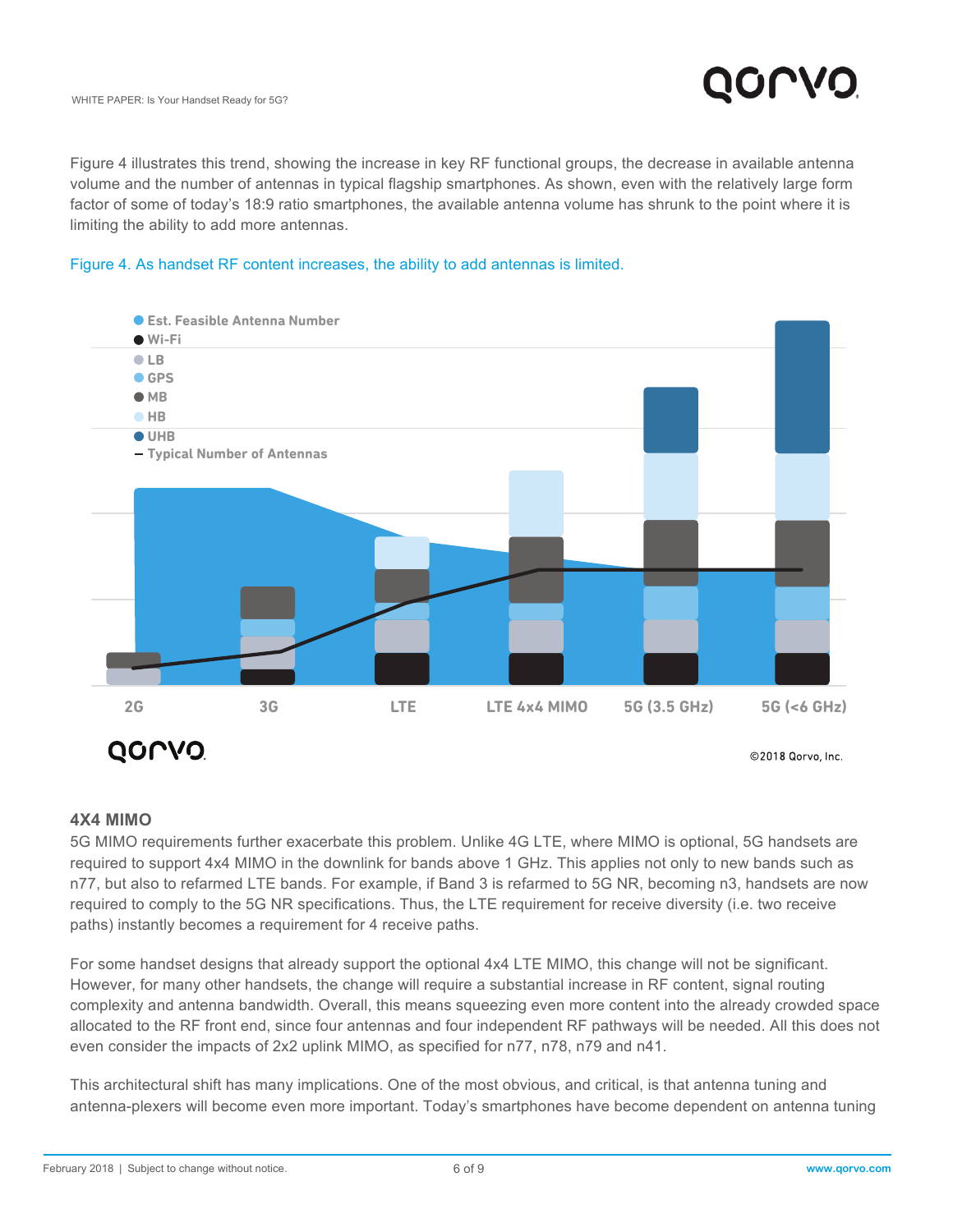

to improve radiated efficiency, but antenna tuning will play an even larger role in the transition to 5G, helping smartphone makers keep the number of antennas within manageable limits by allowing each antenna to efficiently support a wider range of frequencies.

On a related note, diplexing signals is commonplace today (with low band and mid/high band signals, for example), but 5G will introduce a new level of signal routing complexity. Given the fact that the maximum number of antennas is leveling off (as shown in Figure 4), the addition of ultra-high band frequencies combined with dual connectivity uplink requirements will require significant changes in how signals are routed to antennas. Straightforward diplexers will quickly be replaced by high-performance antenna-plexers that maximize the number of signal connections while meeting tight CA rejection requirements and maintaining low insertion loss.

Another impact of all this new RF content is even though functionality is increasing, the area available for RF implementation is not. The trend is therefore likely to accelerate the adoption of integrated RF front end modules. Highly integrated modules that combine PAs, switches, filters and LNAs, such as Qorvo's RF Fusion™, require much less space while also reducing losses and supporting carrier aggregation.

**"Mandatory 4X4 MIMO has many implications."**

### **Unprecedented Bandwidth and New Waveforms**

The unprecedented bandwidth and new waveforms used to deliver high 5G data rates presents significant challenges for RF power output, power management and linearity.

Today's flagship LTE handsets generally use envelope tracking (ET) with PAs to minimize power consumption. ET optimizes efficiency by continuously adjusting the PA supply voltage to track the RF envelope. However, envelope trackers are only expected to support up to 60 MHz bandwidth at the time of 5G deployments, while new 5G bands such as n77 and n79 will support single-carrier transmissions up to 100 MHz wide. Because of this, PAs will need to operate in average power tracking (APT) fixed-voltage mode for wideband 5G transmission, reducing efficiency.

The new 5G waveforms highlighted in Table 1 add to the challenge. The combination of the much higher peak-toaverage power ratios (PAR) of CP-OFDM along with massive channel bandwidth requires greater PA backoff in 5G, compared to LTE, to avoid exceeding regulatory limits and to preserve the linearity required for high-quality data links. The upshot is a potential fall in efficiency for the transmit chain, along with a very challenging high linear power requirement for the PA design.

As if this wasn't complex enough, the RF front end (RFFE) may also need to support LTE for backward compatibility in regions where FR1 frequencies have already been used for LTE. To maximize precious battery life, handset makers want to use ET whenever possible, which means using ET for LTE transmissions and for 5G signals up to 60 MHz wide. Therefore, the PA must provide high saturated efficiency when operating in ET mode as well as high linear efficiency in APT mode. Balancing the operation of these PAs between high-bandwidth APT mode and lowerbandwidth ET mode presents additional complexities for RFFE suppliers. Furthermore, sophisticated power management will be required to switch between ET and APT mode.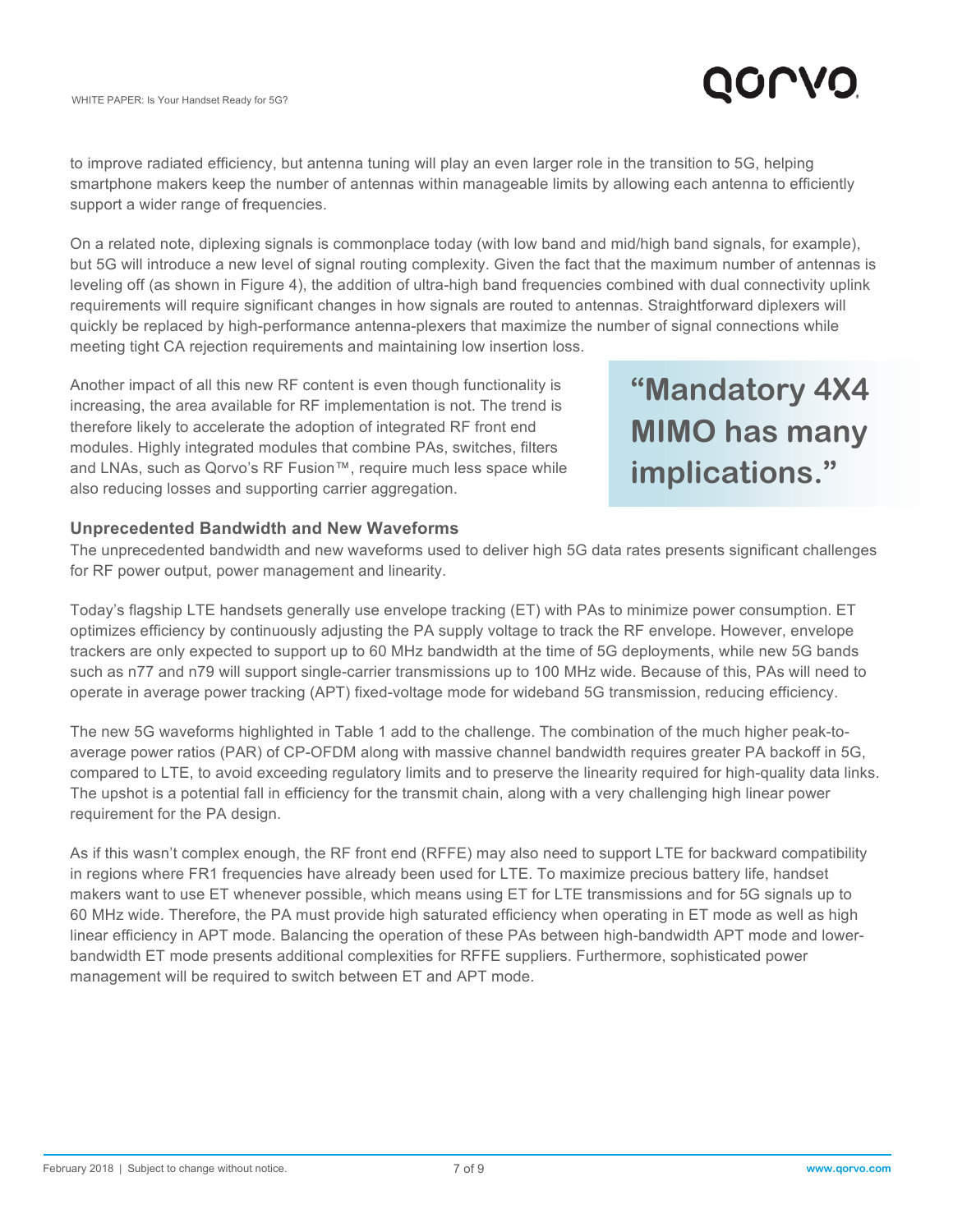

### **Complications of LTE Band Refarming**

There are additional complications created by refarming LTE bands for 5G NR. Over the coming years, many existing 3G/4G spectrum allocations will be progressively refarmed for use as 5G NR bands. Until that transition is completed in every single market, smartphone PAs will need to efficiently support 4G as well as 5G transmissions in each of these bands. It is anticipated that full transition to 5G NR on all bands could take a decade or more. The need to support both LTE and 5G deployments in this frequency range therefore introduces additional complexity throughout the RFFE.

Band 41, for example, is among the initial set of bands to be refarmed (as n41). When used as an LTE band, the maximum bandwidth is 60 MHz (achieved by aggregating three 20 MHz carriers), and ET can potentially be used to conserve power. When used as a 5G band, the single-carrier bandwidth can be up to 100 MHz, requiring the PA to operate in APT mode; the increased signal bandwidth also has implications for RF filter design.

Additionally, in some cases, the number of resource blocks (RBs) for each channel bandwidth allocation is being reviewed as part of the refarming transition from 4G to 5G. Many RB limits were decided years ago when the LTE specifications were initially created; the technologies and knowledge have since then advanced to the extent that improvements are possible. Mobile operators are very interested in these potential improvements because they could enable more efficient spectrum use. For handset OEMs and RF front end suppliers alike, this creates yet another level of complexity, as RF chains may need to operate in ways for which they were not originally designed.

# **Solving the Challenges**

Thanks to accelerated standards development and aggressive deployment plans, 5G is unfolding faster than originally anticipated, increasing the pressure on smartphone manufacturers to quickly adapt handsets to support 5G. The new standard introduces unprecedented RF challenges, complicated by the fact that while the specifications are still evolving it is necessary to draw on existing systems knowledge and expertise to estimate the impacts and the implications for RF design. Add in smartphone form factor constraints, and the result is a set of challenges unlike any that the mobile industry has previously faced. As in previous technology transitions, innovative new RF solutions will be required to solve the complex challenges of 5G. RF suppliers must raise the bar in key areas such as PA design, RFFE module integration, antenna tuning and antennaplexers. These core 5G functions will be of paramount importance in helping handset OEMs achieve on-time release of the data-centric mobile devices that have become essential to consumers' lives.

**"As in previous technology transitions, innovative new RF solutions will be required to solve the complex challenges of 5G."**